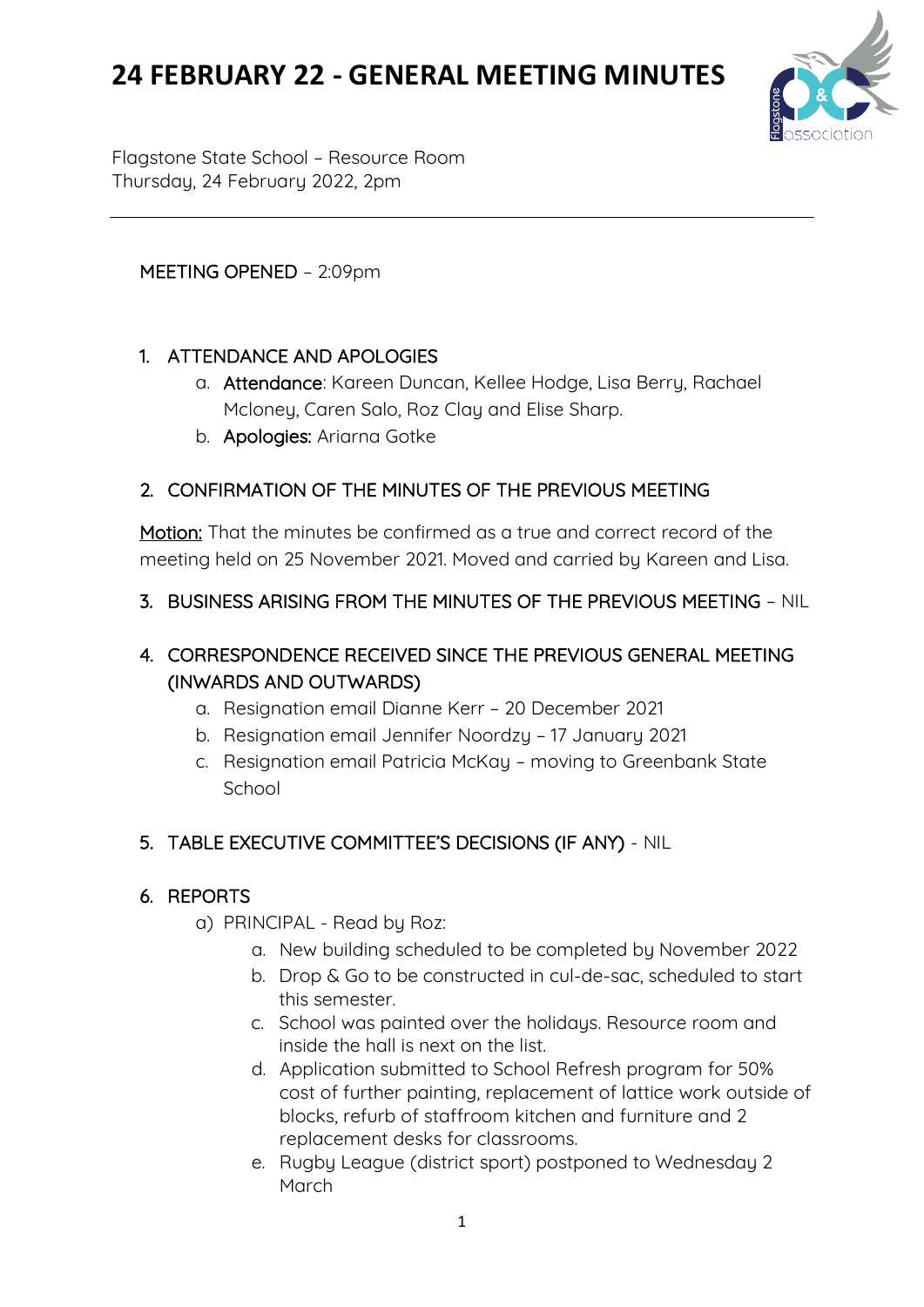

- f. Leadership assembly postponed to week 7.
- g. Prep students have settled in well.
- h. Back to school plan has meetings on Teams and no assemblies until the end of week 6
- i. Choir meeting again
- j. Instrumental music commences term 2
- k. Antibullying and Harmony Day to be recognised on Friday 18 March, wear orange, gold coin donation.
	- i. Canteen can run a special red day orange jelly, cupcakes.
- l. Prep pick up 2:45pm
	- i. P&C endorsed and approve the Prep pick up time moved by Kareen, carried by Kellee.
- m. Coles Flagstone is amazing, they are very generous with the Breakfast Club.

Action item m: Kellee will do a facebook post on the P&C page.

- n. Two more classes than last year, lots of requests outside of catchment.
- o. New teacher coming in term 2 for instrumental music and parent will be pro-rata – P&C are happy with that.
- p. Volunteering resource scheme pays curriculum \$55.00 full year, P&C endorsed and approved – moved by Kellee and carried by Kareen
- q. Preliminary budget shared.
- r. 2 or 3 kids getting COVID a day, over 7 teachers and admin/ cleaners have COVID.

Motion: That the Principal's report be accepted as tabled. Moved and carried by Kareen and Kellee.

- b) PRESIDENT Read by Kellee:
	- a. Natalie Willcocks advised there will be road school signs getting painted out on the main road (Homestead Drive), night works.
	- b. Parents have spoken about not enough information is sent home, especially for the first week of school.

Action item b: Teachers have sent out welcome email to each class,

- welcome packs are also sent out to new parents.
- c. P&C website has been updated and revamped
- d. Casual Tuckshop Assistant position went up during the holidays, 11 applicants applied. After the interview process we would like to welcome Scherryl onboard. Scherryl is now taking over the Convenor position as Trish is leaving.
- e. Charis Mullen donating hampers, we are collecting one to be raffled off.
- f. P&C Survey going to be sent out, how our service is.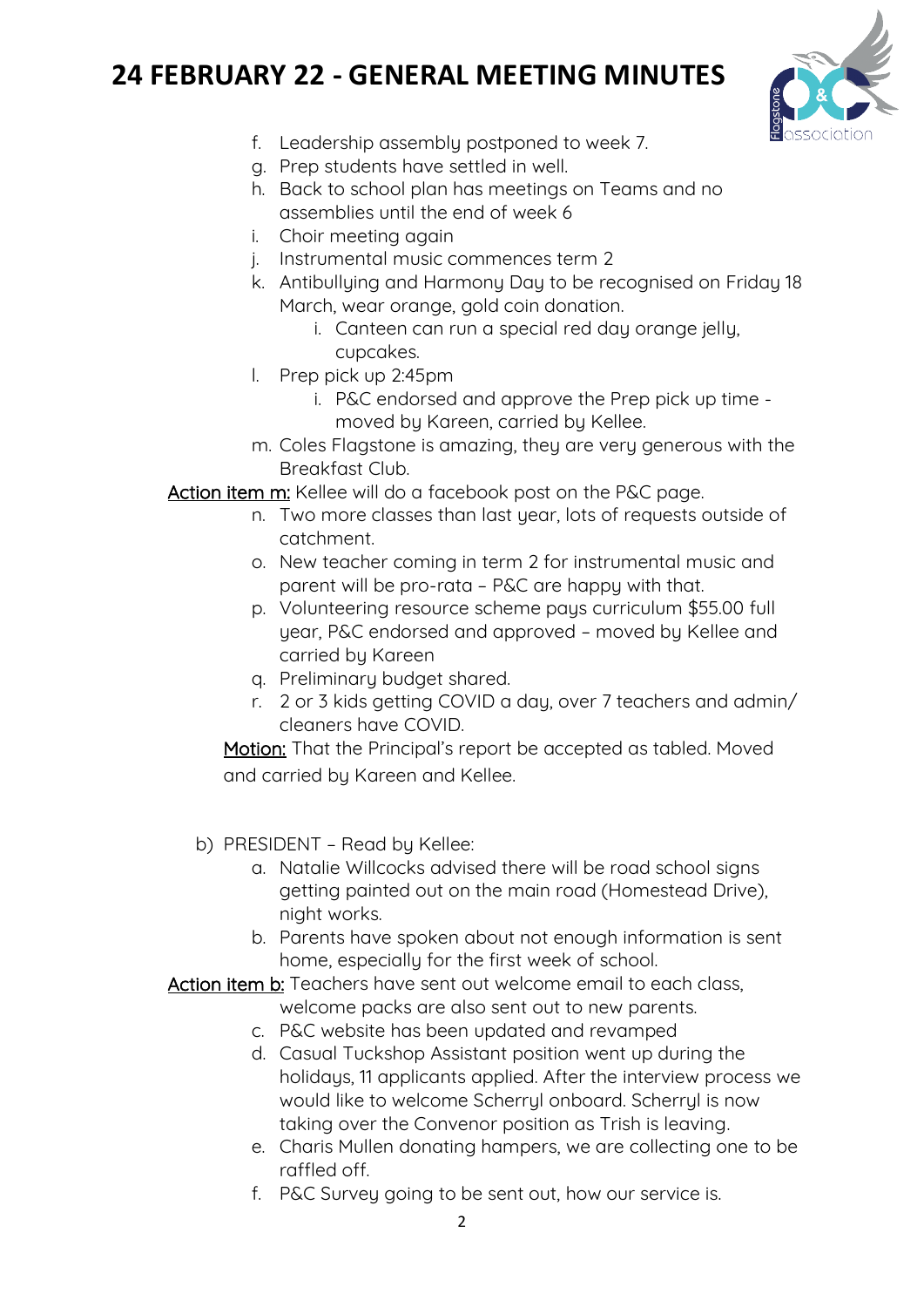

- g. Flybuys pointed collected and cashed in for the Coles knives.
- h. SunSmart Shades Cancer Council application has started.
- i. FCA having an Easter Hunt, we will represent P&C and help with their fairy floss stand on the day.

Motion: That the President's report be accepted as tabled. Moved and carried by Lisa and Caren

- c) TREASURER REPORT AND FINANCIAL STATEMENT Read by Lisa: Motion: That the Treasurer's Report and Financial Statement report be accepted as tabled. Moved and carried by Kellee and Kareen
- d) TUCKSHOP no report given, verbally updated: Kellee a. The roller door will be fixed anywhere between 4 to 6 weeks.
- e) UNIFORM SHOP Ready by Kellee: Moved and carried by Lisa and Rachael.
	- a. Back to school opening times over the holidays were a hit, many comments on the range of days and hours opened. Online booking was good.
	- b. Sold out of polo shirts sizes 4, 6, 8 and 10 along with size 8 unisex shorts. New shipment placed ETA between 14-20 weeks.
	- c. A parent asked about Year 6 Graduation shits to be supplied earlier.
	- d. Bike pants and leggings, we can't sell them at all, want to make a pack out of them.

Motion: That the Uniform Shop report be accepted as tabled. Moved and carried by Lisa and Rachael

### 7. MOTIONS ON NOTICE - NIL

### 8. GENERAL BUSINESS

- a. Parents help over the holidays in the uniform shop, they have received a 5% discount off their next uniform purchase and a \$10 canteen voucher.
- b. Uniform supplier: re Jackets. Prices will have to go up, they don't normally come with a hood.
- Action item b: Lisa to request a sample for the jumper and get a cost on wind cheaters
	- c. Mail received has been promotional mother's day stall catalogues and merchant statements.
- Motion: That the General business be accepted. Moved and carried by Rachael and Caren